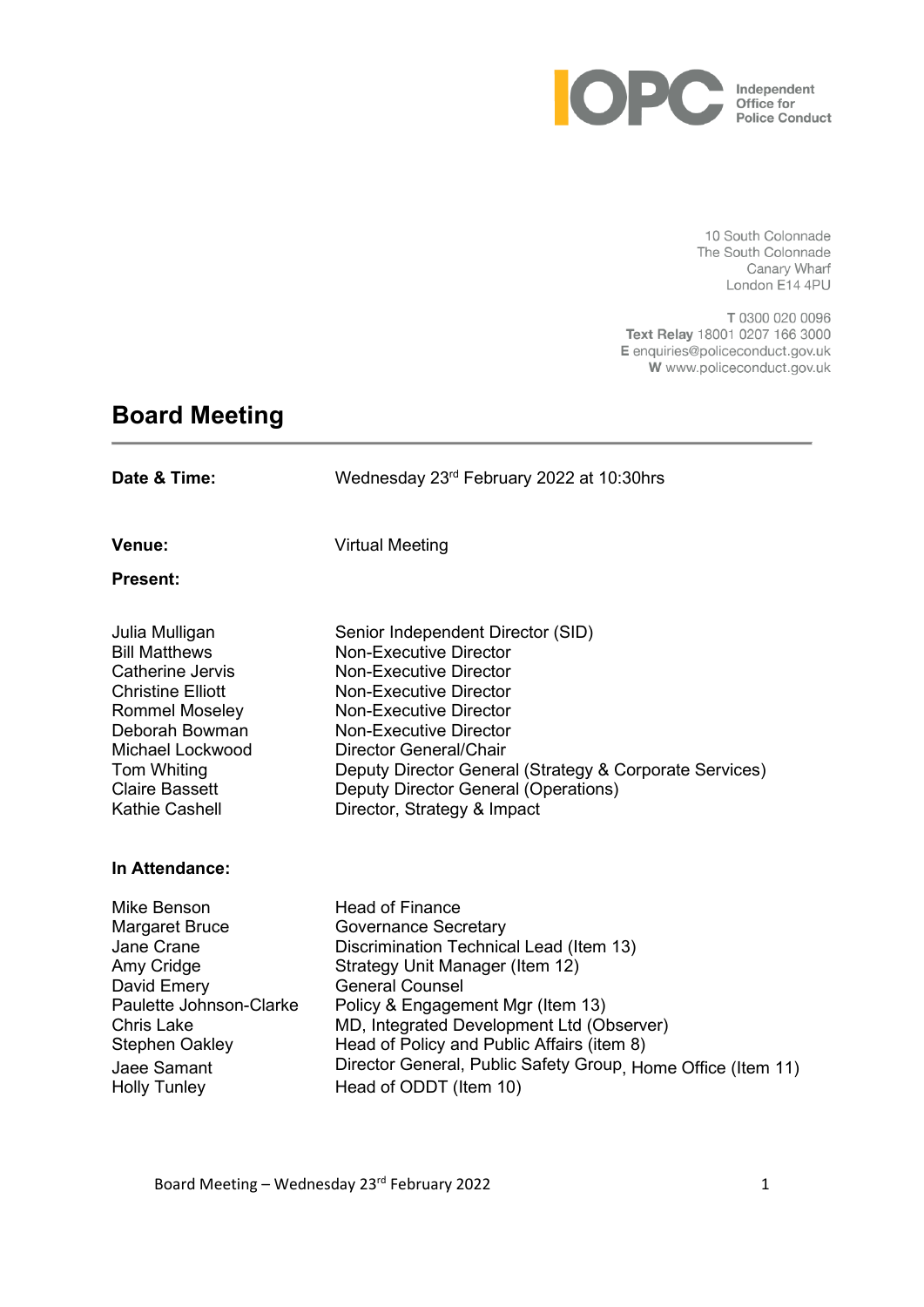#### **1. WELCOME AND INTRODUCTIONS**

The meeting commenced at 10:30hrs and was quorate. The Chair welcomed members and other attendees to the meeting. He also welcomed Chris Lake (Integrated Development) who is observing the meeting as part of the board development programme. Chris briefly outlined the implementation of the development programme.

## **2. APOLOGIES**

There were no apologies received.

## **3. DECLARATIONS OF INTERESTS**

Members were invited to declare any interest in the items on the agenda.

The SID declared her involvement with the work on duty of candour.

**Agreed**: to note.

#### **4. MINUTES OF THE LAST BOARD MEETING HELD WEDNESDAY 26TH JANUARY 2022 (PAPER REF IOPC 02/22/04)**

The Board considered the minutes of the last meeting held on Wednesday 26<sup>th</sup> January 2022.

**Agreed:** To note and approve the report.

#### **5. MATTERS ARISING FROM THE LAST MEETING (PAPER REF IOPC 02/22/05)**

The Board considered actions arising from the last meeting.

#### **Action:**

- To provide an update on board development to the February meeting. This is addressed under item 10.
- To hold a meeting dedicated to discussion on the new strategy (Strategy 2) and the DG to present his operating model. The meeting has been scheduled for March.

**Agreed:** To note the report.

## **6. REPORT FROM THE AUDIT AND RISK ASSURANCE COMMITTEE (ARAC) MEETING (HELD 19/01/22) (PAPER REF IOPC 02/22/06)**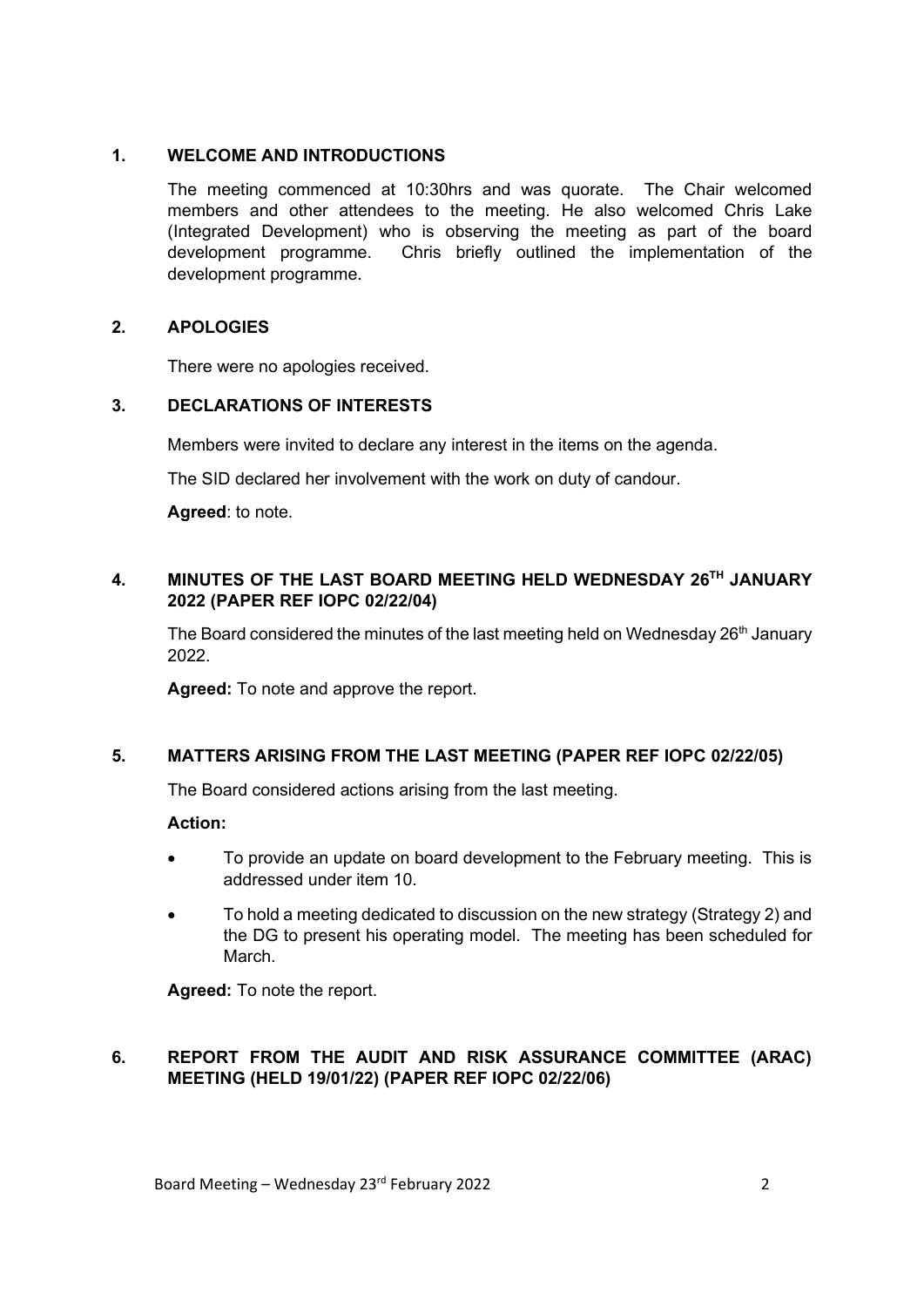The meeting noted the verbal report provided at the last meeting. The Committee Chair briefed on progress with the external audit matter relating to the Annual Report and Accounts (ARA).

The meeting discussed and enquired about the item relating to the staff survey. It was explained that the Committee's discussion was around morale and risk and how this is being addressed. The staff survey is being launched soon.

**Agreed:** To note the report.

## **7. REPORT FROM THE PEOPLE AND CULTURE COMMITTEE MEETING (HELD 20/01/22) (PAPER REF IOPC 02/22/07)**

The meeting noted the verbal report provided at the last meeting. The Committee Chair noted the opportunity provided for broader context and gave further reflection on:

- The need to address people and culture matters in the context of risk and reputation, function/performance (rather than being conceptualised as a project or task). This is important given that people and culture matters permeates all areas of the organisation's work.
- Timeliness and the EDI strategy noting that significant discussion was held on intersectionality (under the EDI strategy) but the task is yet to progress and align with current developments. Timeliness is key.

The Board discussed and sought clarification as follows:

- To note the variety of ongoing tasks/activities and emphasise the need for pace and picture.
- To enquire whether the Committee Chair is content with the organisational picture the committee is receiving. It was explained that there is work to do and change takes time. Also, good relationship and the necessary support is in place to ensure successful delivery. Prioritisation is also necessary.
- To enquire whether the Committee is clear on boundary given the references (in the report) to the operational/strategic matters to be addressed. It was explained that the Committee aim to be a:
	- $\circ$  resource for the development of thinking in terms of operational work and ensure there is evidence underpinning the reassurance received.
	- $\circ$  Platform for early/preliminary open and frank discussion about the direction of a project/idea and help adopt a joined-up approach. This is dynamic and a work in progress.
- To note the Committee's busy agenda and enquire whether the Committee Chair feels assured there is sufficient time to get through the materials received. It was explained that more Committee meetings may be necessary to progress some matters given the importance of timeliness.
- To propose that the Chair (and his team) meet with the Committee Chair to: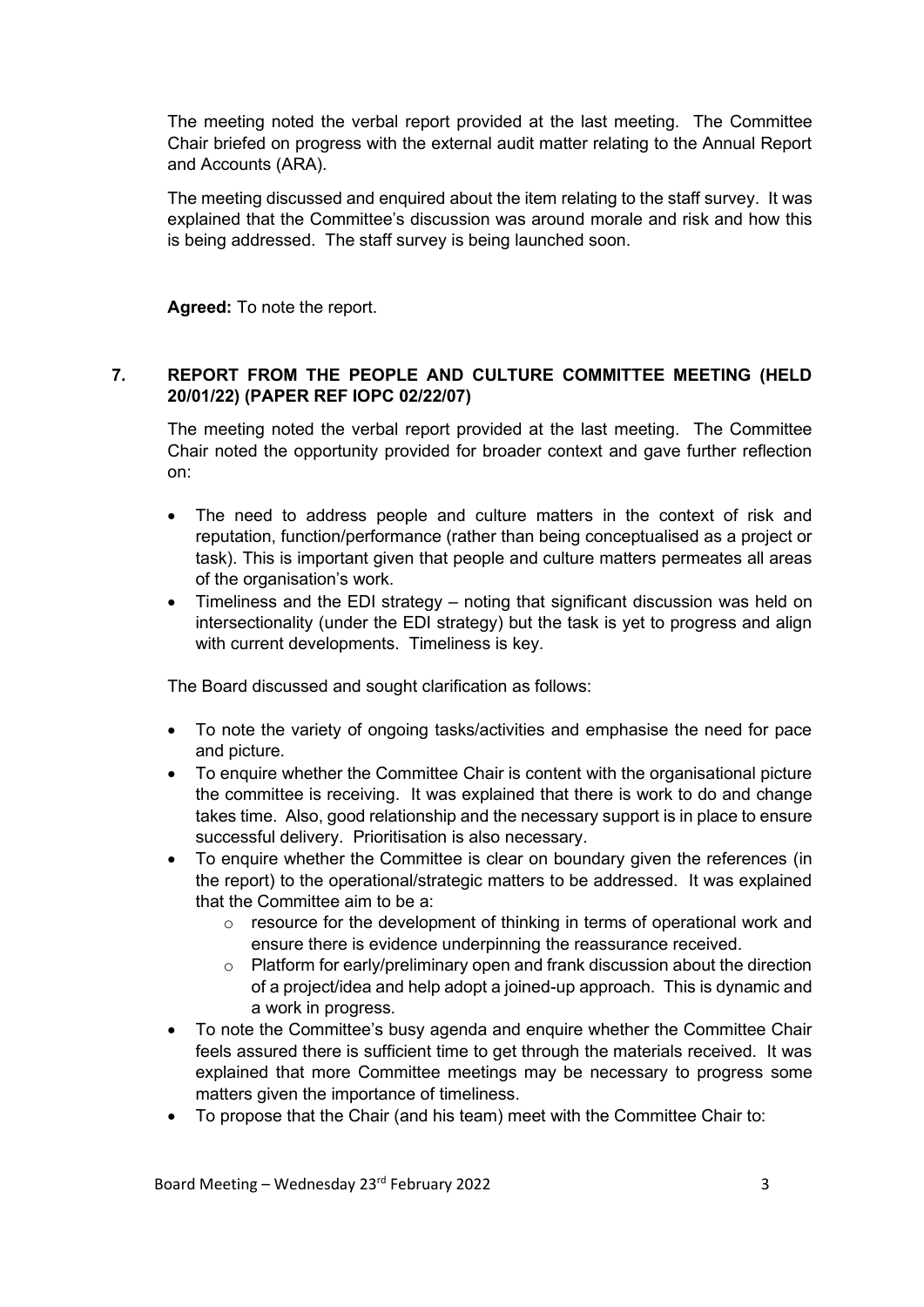- $\circ$  take stock and discuss how to maximise the Committee's expertise and develop an effective agenda;
- $\circ$  get clarity on the work being delegated specifically to the Committee and the Board's view and expectation of the Committee;
- o discuss the possibility of additional committee meetings.
- o note the order in which matters are presented to the Committee conscious of the need for preceding thinking/input from executive members. **(ACTION)**

**Agreed**: to note the report and the work in progress.

#### **ACTION: COMMITTEE CHAIR/DG/DEPUTY DG(S&CS)/DIRECTOR, PEOPLE**

#### **8. CABINET OFFICE REVIEW UPDATE (PAPER REF IOPC 02/22/08)**

The Deputy DG (S&CS) presented the report. He was supported by the Head of Policy & Public Affairs. He updated the meeting on progress with the government periodic review of the IOPC. The review date is yet to be confirmed but it is envisaged that this is likely to be April.

As part of the internal preparation for the review, a self-assessment document was developed and discussed in January. It was also circulated for feedback. A critical friend (with significant experience and insight into this area) was asked to review the document and provide feedback which had been very useful. The feedback will be circulated to the Board with the revised document for discussion at the March Board meeting. **(ACTION).** Our critical friend will attend the March meeting to participate and respond to enquiries.

The Board discussed as follows:

- To note that our critical friend given her background and experience is uniquely placed to review the document and provide feedback.
- To note the need to distinguish between operational and corporate governance, and the relationship between both. Also, consider managing quality and governance going forward as well as the role of the IOPC within the system. These are important discussions for the new strategy.
- To note the importance of clarity on who is doing what, how, when and why. For example, knowing that quality is an issue, what to do about it, why, when and how. Also, how this serves the interest of the Board and the organisational strategy and process.
- To note the meeting scheduled for the end of March and the preceding work to be done (on quality) with some non-executive members (noted below). The result would be a proposition developed and presented for discussion in April.

#### **Agreed:**

- To note the report.
- That Catherine Jervis, Deborah Bowman and Julia Mulligan will participate in the preliminary work on quality. **(ACTION)**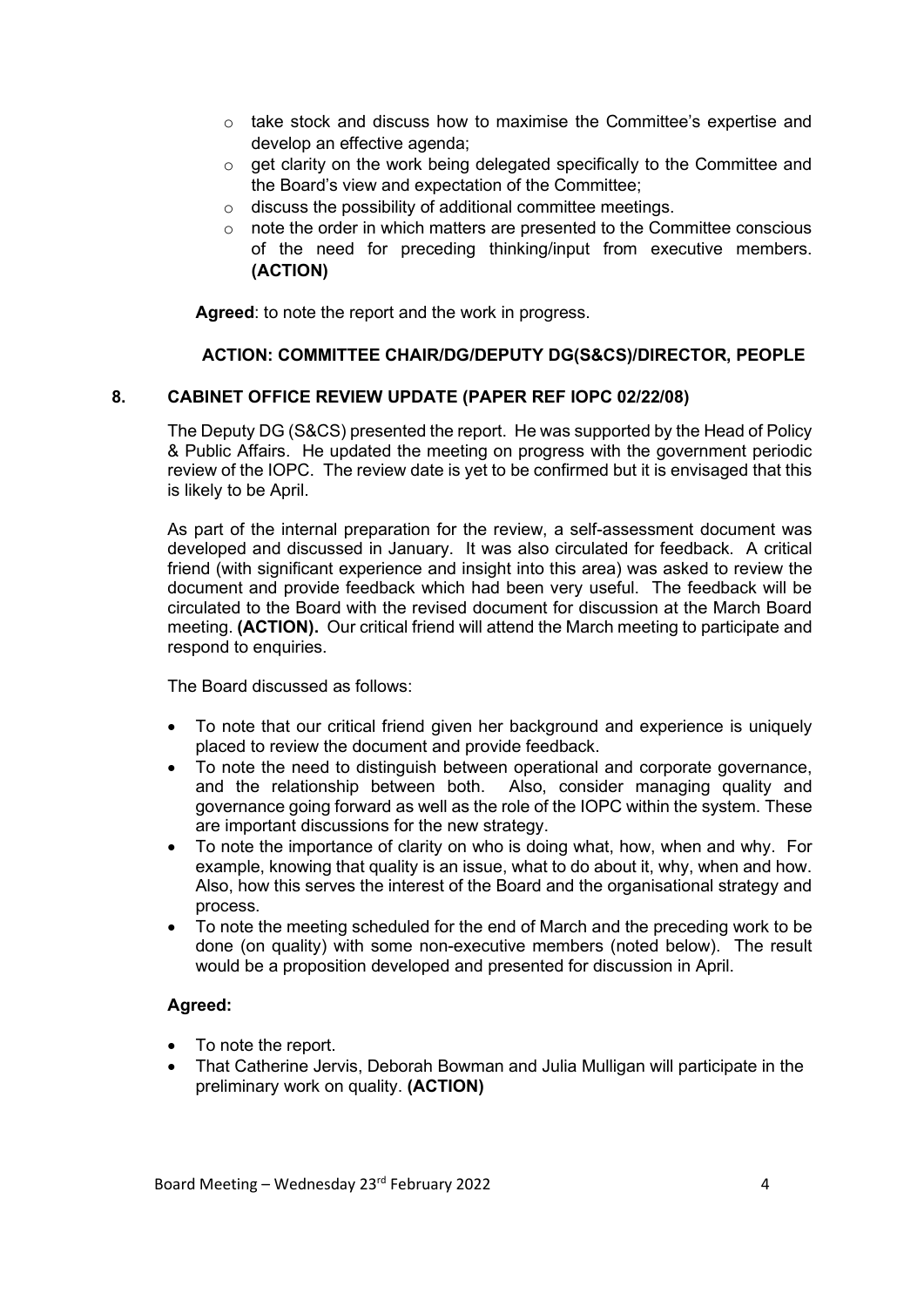- That the draft document will be circulated with our critical friend's feedback to the March meeting. **(ACTION)**
- That the document on quality will be presented to the April meeting. **(ACTION)**

## **ACTION: DEPUTY DG(S&CS)/NEDS/DIRECTOR (S&I)**

#### **9. HEADLINE RESOURCES REPORT (PAPER REF IOPC 02/22/09)**

The Head of Finance summarised the report as follows:

- There is a forecast £1.6m underspend by the end of the year.
- The arrangement with Sopra Steria Ltd is now completed with significant savings made in ICT.
- There is a substantial saving made from reduced travel during the pandemic restrictions. Both factors (ICT and travels) are being reflected in the planning for next year.
- There is also a substantial underspend on staffing costs, primarily due to vacancies and recruitment delays. The impact is being estimated/addressed in next year's planning. This is an area of concern, given the related risk. This may mean less spending but supporting data is required to be certain. There should be clarity by next month and the details in the report are self-explanatory.
- Capital the  $£2m$  budget for next year is insufficient given that a new Case Management System (CMS) is costing £1.6m. The Home Office has been informed and this will be revisited in the next financial year.

The Chair briefed on the positive feedback received from Ministers about our work but no increase in the budget for next year. It was noted that this position is not exclusive to the IOPC.

The meeting discussed and sought clarification as follows:

- To note the difference between the budget proportion under Operations and Corporate Services (£22m and £17m respectively).
- To note the concern relating to the six-year Trim licences of £0.65m and enquire whether there might be other license renewals with similar challenges. It was explained that another area of concern is the document management. This is being reviewed and update will be provided. **(ACTION)**
- To note the challenges of recruitment into areas such as Comms and recommend alternative solutions (such as outsourcing). It was explained that most of the vacancies in Comms have now been filled and the team is now stabilised, but work is ongoing to develop alternative ways through a new target operating model. Christine Elliott and Bill Matthews (NEDs) volunteered to contribute to the discussion on alternative solutions. **(ACTION)**

## **Agreed:**

• To note the report.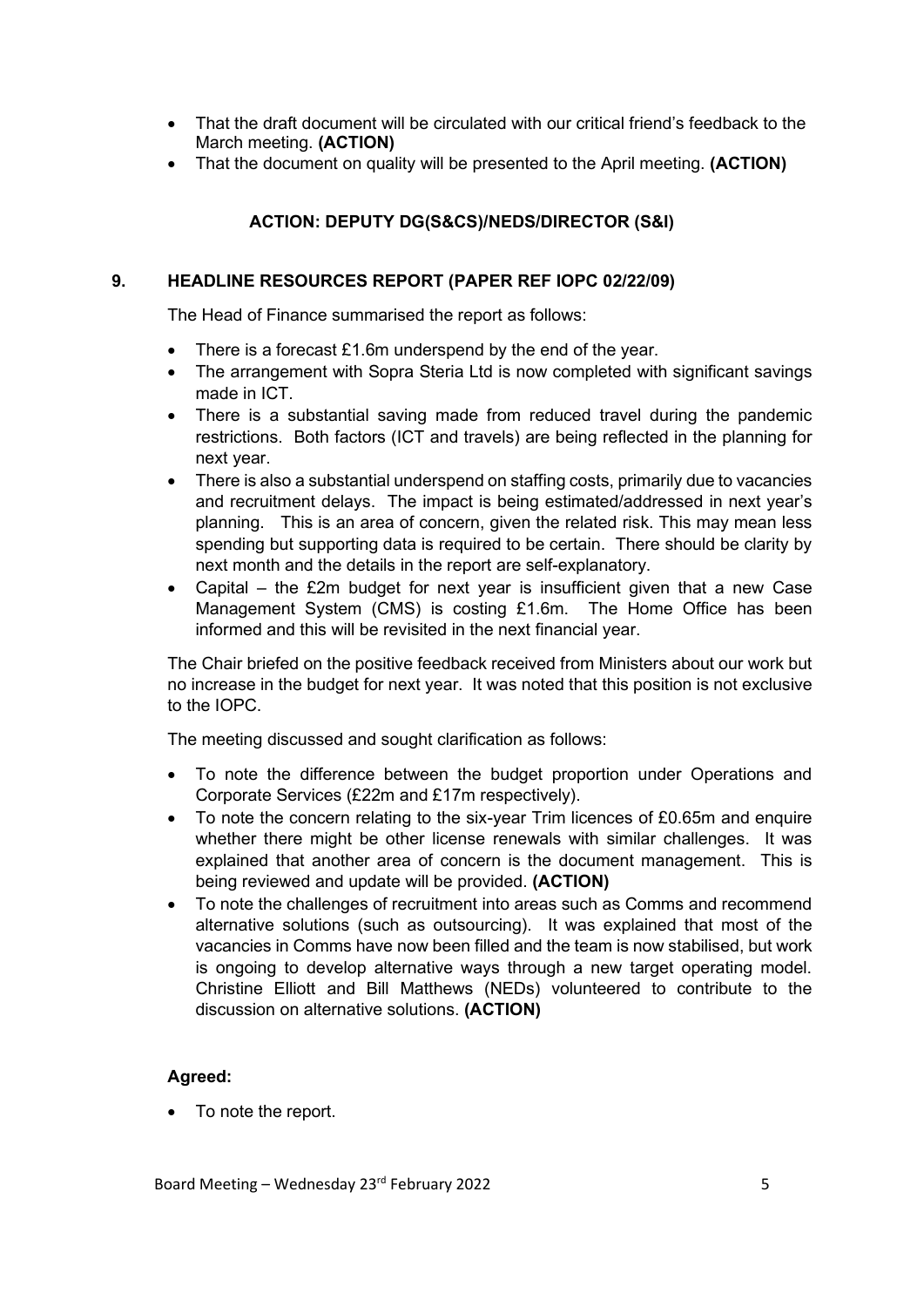- That the Director (S&I) liaise with the two NEDs as above. **(ACTION)**
- To note and commend the settlement of the long-standing/pending civil claims.

## **DIRECTOR (S&I)/NEDS**

#### **10. UNITARY BOARD DEVELOPMENT (VERBAL UPDATE)**

The Head of ODDT updated the meeting on the proposed development programme. She highlighted as follows:

- Meeting 16 May has been identified for the board development meeting. Suitable (and accessible) venue will be identified and invite sent out soon.
- Observing Chris Lake (currently observing) has met with the DG and will be meeting with other Board members for 1-2-1 discussions.
- Online survey has been circulated to members (and others) for completion.

The Head of ODDT or Private Secretary (Deputy DG (S&CS) are available to respond to any enquiry.

**Agreed**: to note the report.

## **11. HOME OFFICE PRIORITIES UPDATE (VERBAL)**

The Director General, Public Safety Group, Home Office, joined the meeting to update on priorities. She had been in post for only three months and gave her background and experience within the civil service. She noted some changes in the last few years such as:

- Ministers' interest in operational details and different expectations;
- Changes in the National Crime Agency (NCA) trends, challenges and achievements;
- Commending the changing (closer and positive) working relationship between the IOPC and ministers;
- Increase in crime (especially digital crime). This is a global issue.
- The mismatch between public expectation (culturally and behaviourally) from the police service. Police culture is now a major issue and a fundamental shift is needed. This is a priority area for Ministers given the link to public confidence.

The Director General (Home Office) further noted as below.

- The general commendation of the IOPC for the substantial progress made since its inauguration, particularly on cutting investigation time and increasing capability.
- The need for a meeting/discussion given that some of the non-executives are new and a new strategy is being developed.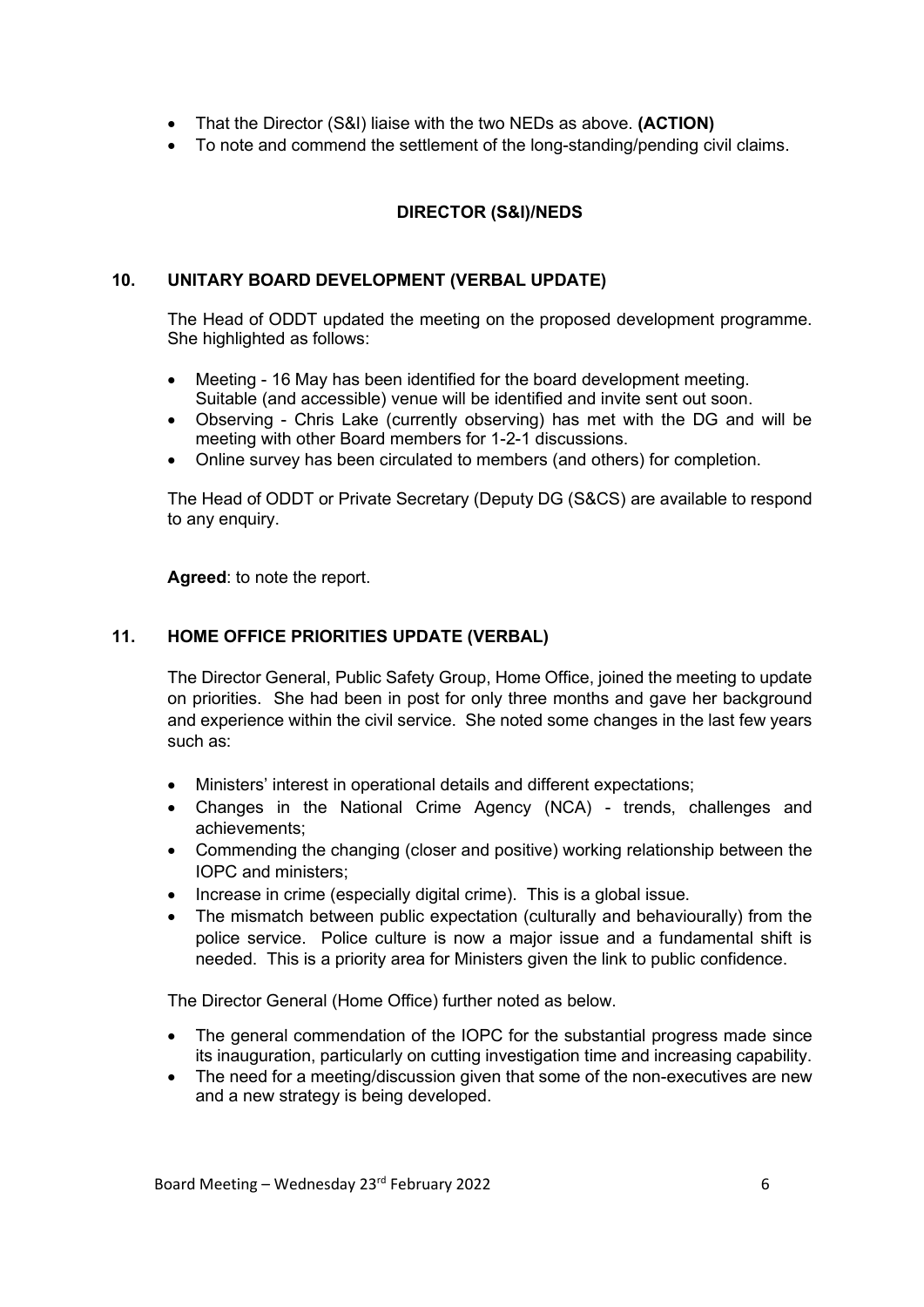- The role of the Board in supporting the DG/Chair and scrutinising performance. She acknowledged that the last few months have been about the sheer volume and complexity of cases being dealt with and the related challenges, some of which are now public knowledge.
- The importance of continuous engagement with stakeholders and partners to address some of the challenges relating to the post investigation process.
- The disappointment of budgetary constraints and the related challenges.

The meeting discussed as follows:

- To note the top challenges from the Home Office perspective to be addressed in the immediate future. This includes fraud, capability and resources.
- To note the action plan being developed (on fraud) by the Homeland Security Group.
- To reiterate the importance of communicating effectively about the IOPC as a force for change.
- To note the importance of tackling micro issues as well as system level matters. It was explained that the system level is currently represented by the National Policing Board comprising key players and chaired by the Home Secretary. It was agreed that a more coordinated approach is still needed in some areas and the Director General promised to look into the possibility of creating a platform to achieve this. She explained the complexity and sensitivity associated with addressing some challenges (such as homicide and gang violence) and assured that Ministers are not deterred but focussed on addressing the challenges.
- To note culture issues and the work being done in response such as the Dame Angiolini review.
- To note the issue of timeliness and the improvements made.
- The Chair recommended sharing views/ideas from our emerging strategies and use the Cabinet Office Review to help move forward in some areas.

#### **Agreed:**

- To thank the Director General for her input.
- That the Chair (and his team) will hold future meetings with the Director General and Policing Minister and present ideas for consideration as part of Strategy 2. **(ACTION)**
- To invite the Director General back later on in the year. **(ACTION)**

## **ACTION: CHAIR**

## **12. QUARTERLY STRATEGIC REPORT (PAPER REF IOPC 02/22/12)**

The quarterly performance report was presented by the Deputy DG (Ops), Deputy DG (S&CS) and the Director (S&I). The report considers performance against the four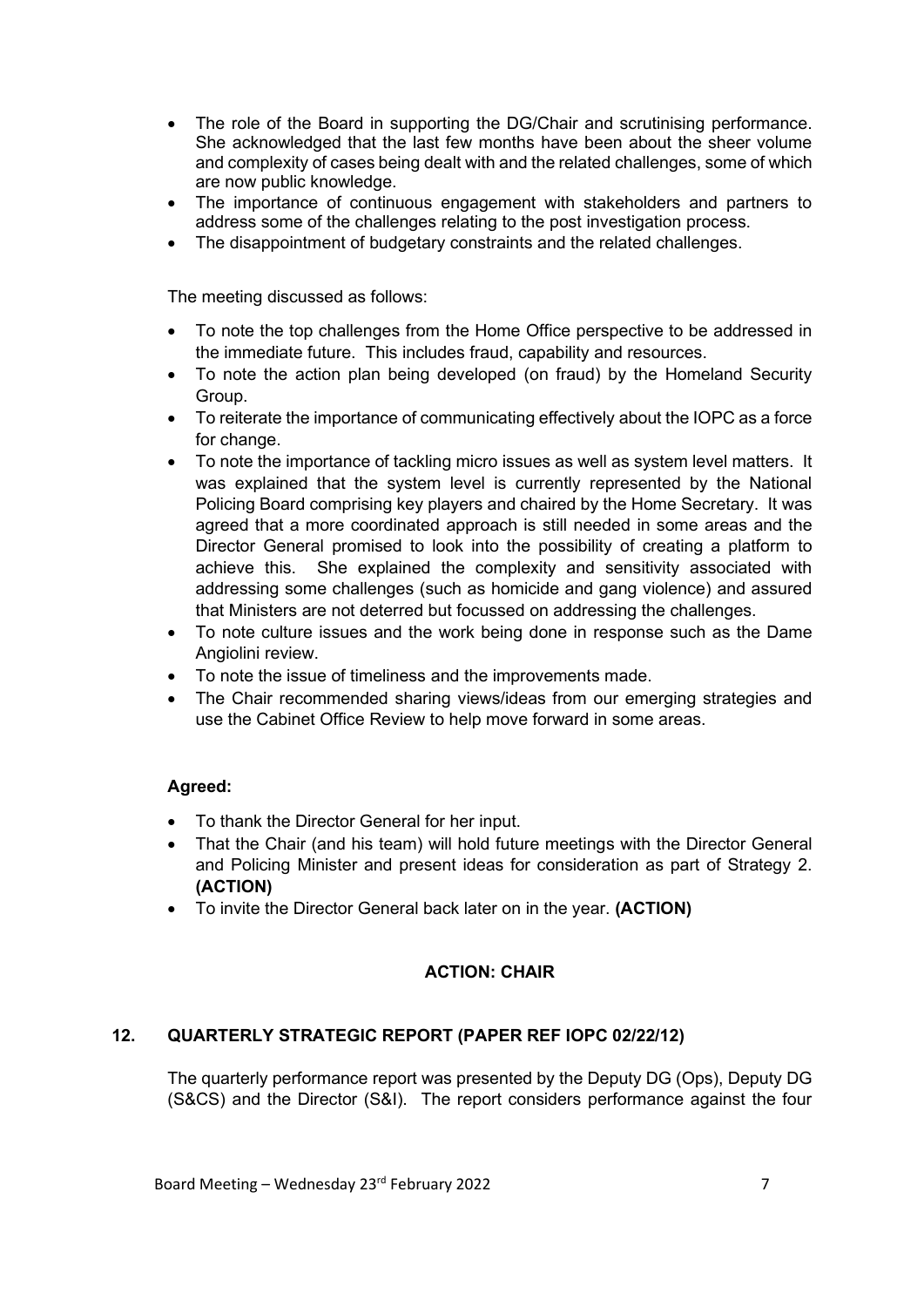strategic objectives and the annual business plan. The meeting noted some issues permeating all areas of the report such as the impact of Covid-19, working from home and sickness absences. It also noted the unplanned work around the Cabinet Office Review and various enquiries around public confidence issues. These create additional work but they are welcomed given the opportunity to be thought leaders in particular areas. The meeting noted as follows:

- **Strategic Objective 1** To work with others to improve the police complaints system – Q3 has been challenging including staffing on-call rotas. The thematic work was paused over Christmas, but a high proportion of the thematic cases fell into the core work category.
	- o **Timeliness –** the 12-month figure is positive at 90%. The 9-month figure is challenging but has increased to 62%. The 6-month figure has also increased to 34% (against the 35% target).
	- o **The 12-**month plus casework has increased by 1 to 24 cases. Some have been delayed by matters outside IOPC control such as experts report.
	- o **National Ops –** this was extensively discussed at the last meeting. Regarding recruitment, some interim posts are being turned into permanent posts. More recruitment is required and Future Design work is ongoing to improve effectiveness and the teams' way of working.
	- o **Future Design** Details of the success story with the Digital Team is noted in the report. Only the service users for the digital needs and post closure report work is being taken forward as priority. Case Management System (CMS) project will also continue but not some areas of Future Design work due to capacity issue.
- **Strategic Objective 2** To improve policing by identifying and sharing learning from our work – confidence in achieving the outcomes is on green, noting the increased stakeholder perception of our work in this area. The key outputs on improvement includes the learning report on Op Linden and the positive response to the Taser report. More good work is expected in Q4 to maintain good stakeholder perception. This includes work on stop and search learning recommendations to be published as a result of the thematic work on discrimination etc. There is also the commitment to ask forces to mandatorily refer cases on the discharge of taser on children. Also, the learning the lessons publication will be focussed on abuse of position for sexual purpose (APSP). A proposal is also being completed to make violence against women and girls (VAWG) a priority theme for next year.
- **Strategic Objective 3** To improve confidence in police accountability the public perception tracker (PPT) result was shared. The stakeholder engagement work is ongoing and there is no further dip in youth confidence. Work is also ongoing on other thematic areas, and in trying to embed the cultural change needed to support the legislative changes last year. This is aimed at ensuring that the police are embracing the relevant good practice and culture change. The work planned for Q4 includes IOPC responsive work (conducting research to understand the barriers to confidence, focussing on women). Some high profile cases are likely to impact on public confidence in Q4.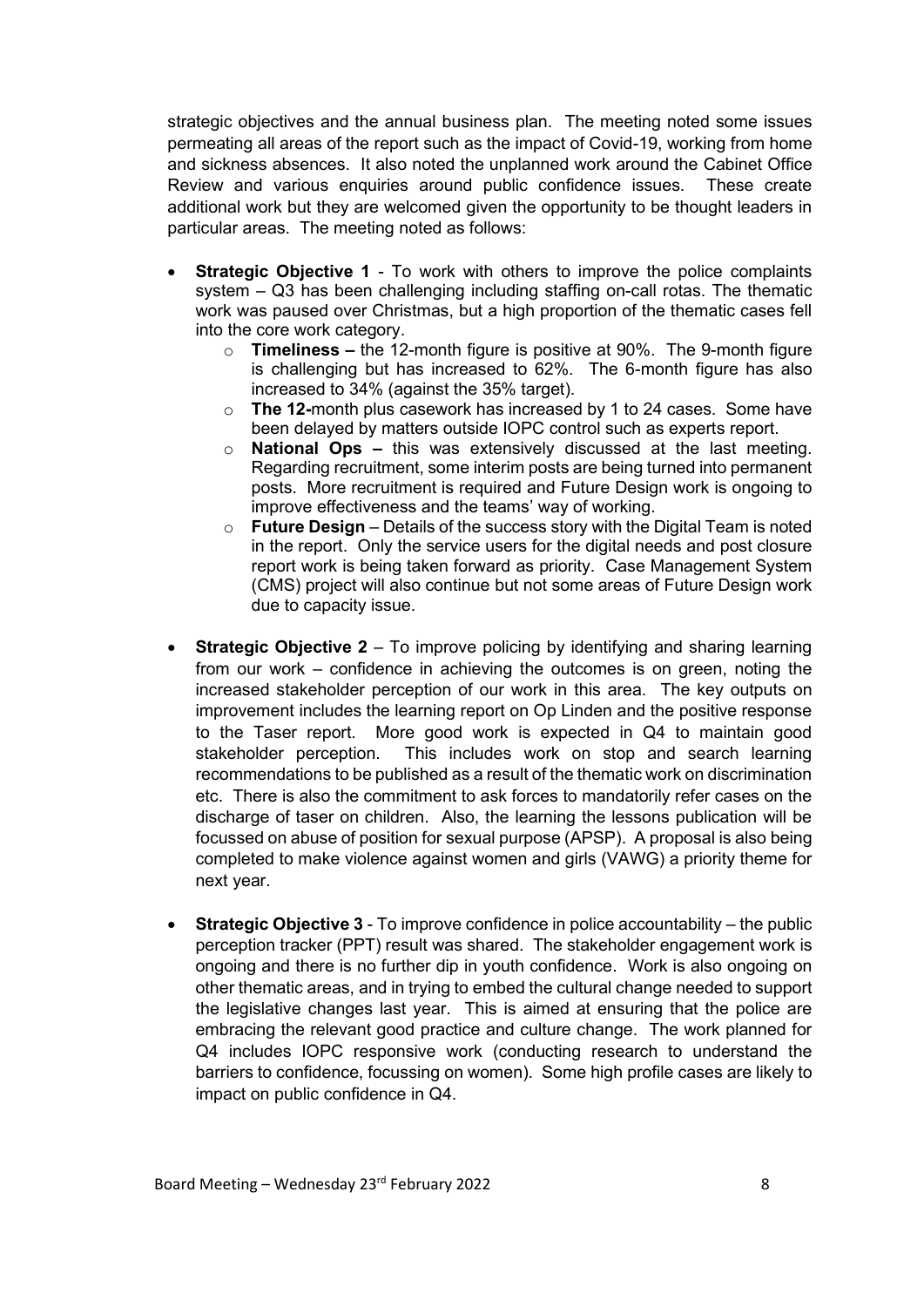- **Strategic Objective 4** To be an efficient and effective organisation
	- o The Sopra Steria contract has concluded with resulting positive impact on IT costs. The final move has been the migration of the data centre which is now concluded.
	- $\circ$  The hybrid working model was launched at the beginning of November. This was around the business needs framework which noted the benefits of remote working/office based working and what the model should be etc. The application varied for teams given that the model is underpinned by business needs. Implementation slowed around Christmas with the government Plan B but that is now relaunched in England (but not in Wales given the guidance for Wales to work from home).
	- o The programme of work around records management is ongoing following the Information Commissioner's Office (ICO) audit last summer. The second monitoring visit is imminent. Progress has been good and all colleagues have been trained etc. The next phase of work will commence next month.
	- $\circ$  As previously noted, the staff survey is being launched soon.

The Board discussed and sought clarifications as below.

- To enquire (under Priority 2) about implementation of the lessons learnt from the IOPC recommendations made to the police force. It was explained that when recommendations are rejected, these are reviewed (with consultation) to determine what could be done differently. Sometimes rejected recommendations are still published because it is the right thing to do. In terms of monitoring the implementation of learning recommendations, more discussion is required in this area, such as the role of the IOPC, the resources to be invested and the response expected from the system etc. This is likely to be addressed in the HASC report.
- The need to consider alternative way to reduce demand rather than eliminating thematic work given the perception likely to be raised that thematic work is not as important as core investigation. This has implication for working differently under Strategy 2 – moving from the perception of being an investigation organisation to a broader role within the system. It was explained that this is an important (but challenging area) as it helps to develop understanding on drivers of confidence but the core work is primary. In the future, assessment would be conducted to determine core and thematic work and what needs to be returned for local investigation. Sometimes, there is overlap between core and thematic work.
- The need to consider a balance in the proportion of thematic and core investigation work.
- The need to ensure that the research conducted considers other published reports (in areas such as domestic/sexual abuse) and triangulates data as appropriate. It was agreed that triangulating with other research helps to develop understanding of the drivers of confidence.
- The need to understand the reasoning behind the views in the PPT survey (such as personal, peer or community experiences). This is important to inform our communications strategy. Also, on perception of the IOPC as being proactive. To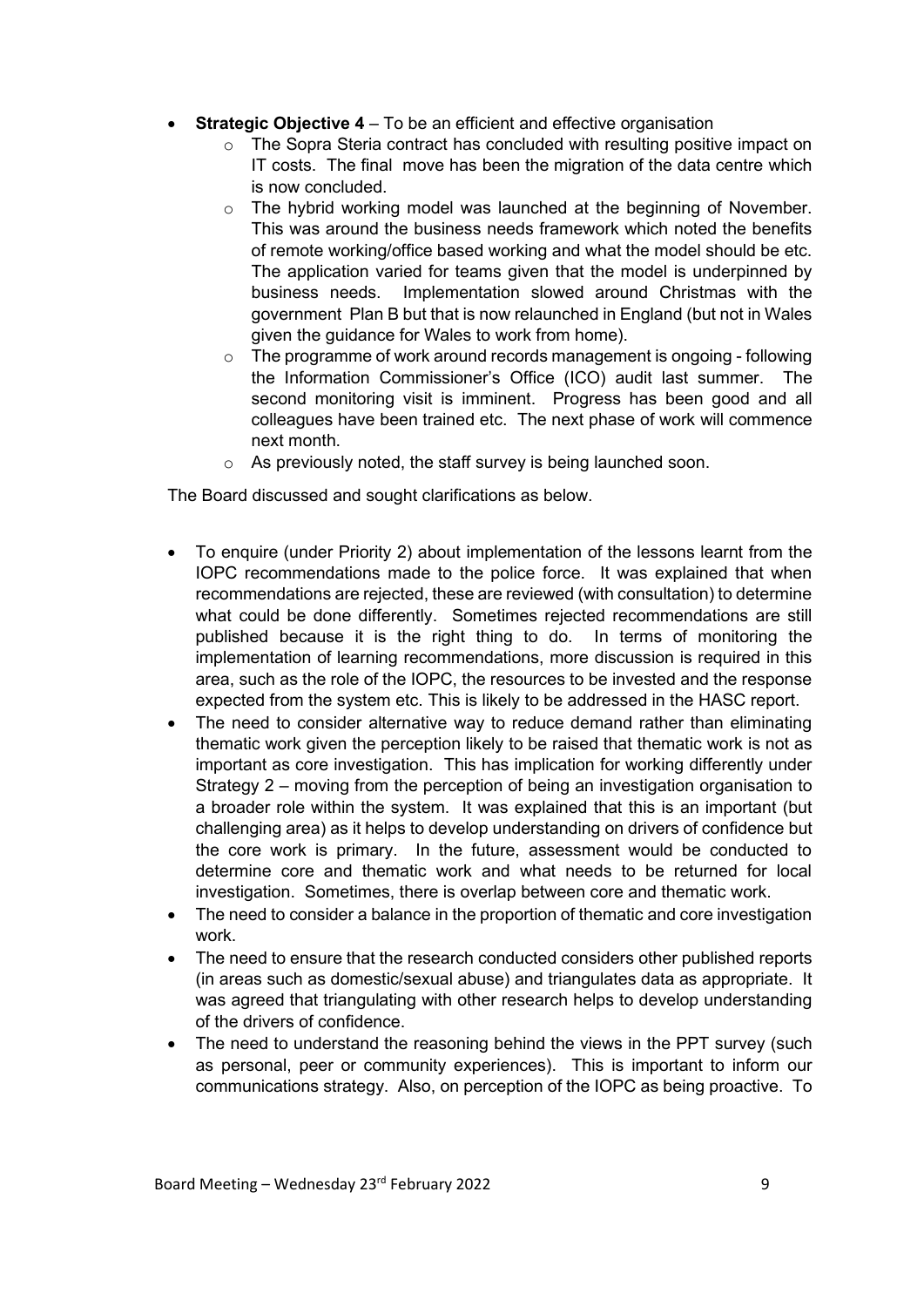recommend getting a representative sample/size/number for ethnic minority on the PPT survey.

• To note and commend the significant achievement to date and recommend that the sequence of reporting reflect achievement in totality (given that the current strategy ends in March 2022). It is important that those achievements are recognised, whilst noting areas requiring improvement. It was agreed that this will be reflected in the next report. **(ACTION)**

**Agreed**: to note the report.

## **ACTION DIRECTOR (S&I)**

## **13. DISCRIMINATION DECISION-MAKER GUIDANCE (PAPER REF IOPC 02/22/13)**

The Deputy DG (Ops) briefed on the background to the work in this area aimed at pushing boundaries and delivering cutting edge work on discrimination matters. The guidance presented is part of a broader look at how discrimination is considered, in particular where the discrimination is less obvious with implied bias. Such cases have increased (in areas such as stop and search) with resulting impact on confidence in policing. Many would welcome such cutting edge work but there are associated risks given the possible resistance from some stakeholders. The work is being presented for the Board's attention and awareness.

The Discrimination Technical Lead and Policy & Engagement Manager highlighted as follows:

- The guidance is aimed at helping decision-makers make decisions consistently and confidently on issues/allegations involving discrimination, bias or stereotypes which can inform police actions, behaviours and decisions. This provides colleagues with the tools to do their work effectively.
- The document is a key component to the successful delivery of the thematic work. It is recognised that this is a challenging area and the IOPC is keen to make a difference in police practice and improve trust and confidence in the police complaints system, in particular with those groups where confidence had been historically low. The aim is to improve operational effectiveness to tackle this important and complex area. The organisation is also keen to share good practice with forces to replicate. The IOPC is uniquely placed to do this given the opportunity to engage with a variety of stakeholders, including service users and communities.
- The annexes to the document includes the framework and principles for assessing the seriousness of discrimination cases. This will be supported by detailed guidance for colleagues. There are examples to draw from as cases in this area have increased in volume. The Subject Matter Network (SMN) has also involved colleagues to learn what is working and what is not. Some of these are now being documented and shared internally and (ultimately) externally. More experience has been developed to be robust and make the necessary changes and ensure fairness to all parties as well as identify areas of learning.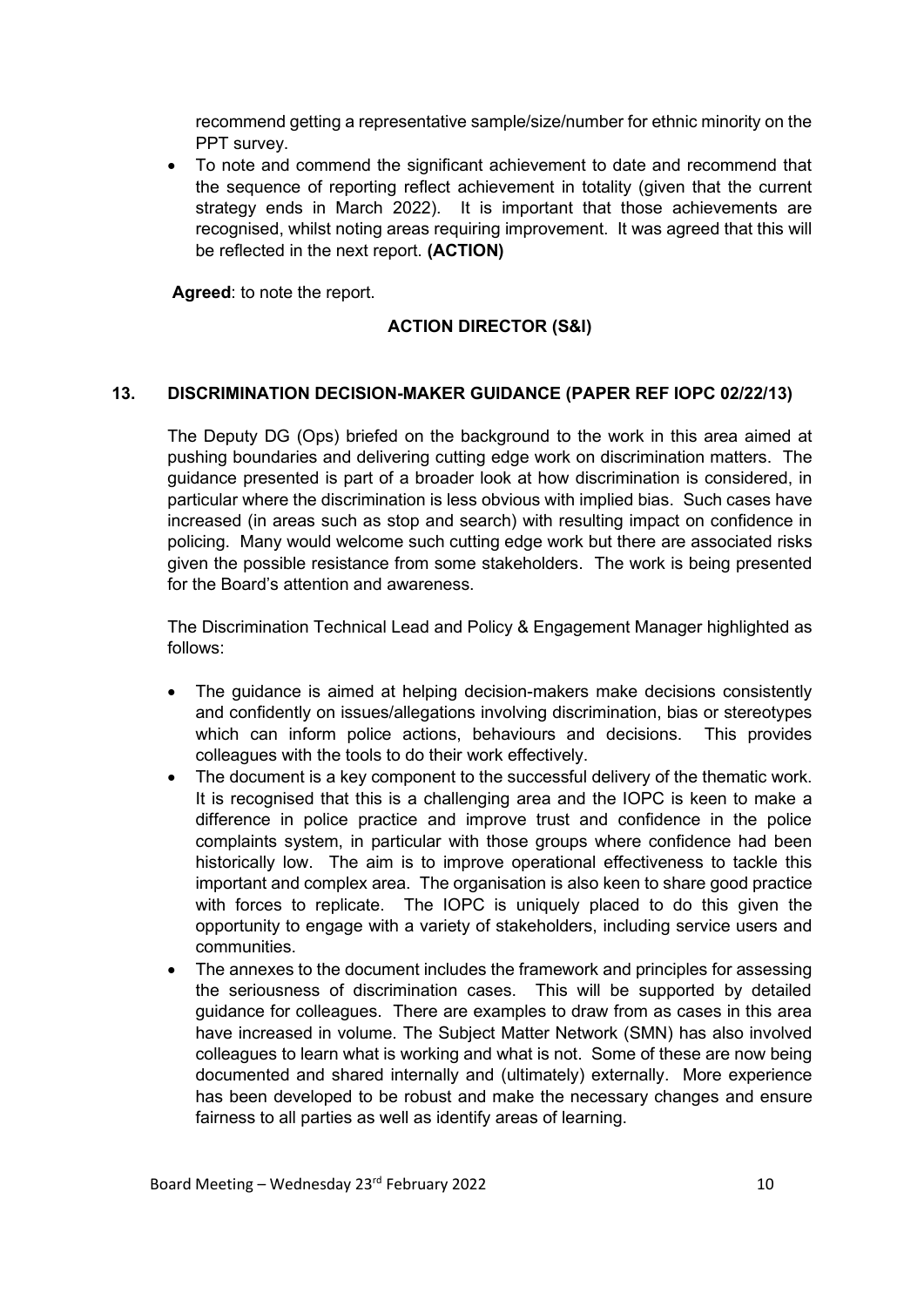The Board discussed and sought clarifications as follows:

- To commend the work being done. Also, to note the risk/challenges but this should not deter progressing the work.
- To enquire how the work would be socialised and with whom as this could be challenging. It was explained that there is a sequence of steps around implementing the work and the preparatory work is in progress. Part of this is to familiarise colleagues with the document and (ultimately) externally. Oversight work is also ongoing which will inform the guideline.
- To note that in terms of possible challenges/resistance, the priority would be to ensure consistency, openness and transparency with stakeholders for trust and confidence. Also, to ensure fairness and proportionality as well as consider the impact of investigations on e.g. mental health, families, individuals and general wellbeing etc.
- To note the link to misogyny and recommend considering misogyny as a hate crime. It was recommended that the IOPC lead the debate in this area and promote/encourage wider system learning, through research etc.
- To emphasise the importance of being proactive in implementing the work to ensure sustainability in improving confidence.
- To consider the link to the EDI strategy and IOPC values. Also, how evaluating impact would inform the work.
- To note the importance of ensuring that cases are underpinned by strong evidence. The General Counsel advised caution and briefed on the grey areas. He also noted the likely positive impact (of IOPC presenting cases) on culture change.
- To recommend some amendment to the documents such as expanding (and bringing forward) the interplay between the individual and wider organisational context. Also, to ensure the document will pass the neutrality test, given the possible perception and challenge. Rommel Moseley and Catherine Jervis volunteered to assist with this. **(ACTION)** It was explained that discussion has been held and work is ongoing on 'organisational tone'.

#### **Agreed:**

- To note and commend the team for the good work.
- That updates would be provided as necessary.

## **ACTION: ROMMEL MOSELEY/CATHERINE JERVIS**

## **14. DIRECTOR-GENERAL UPDATE (IOPC 02/22/14)**

The DG referred to the report circulated with the agenda. He briefly highlighted as follows:

• The EDI Committee meeting he attended noting the extensive variety of work being done by the staff networks.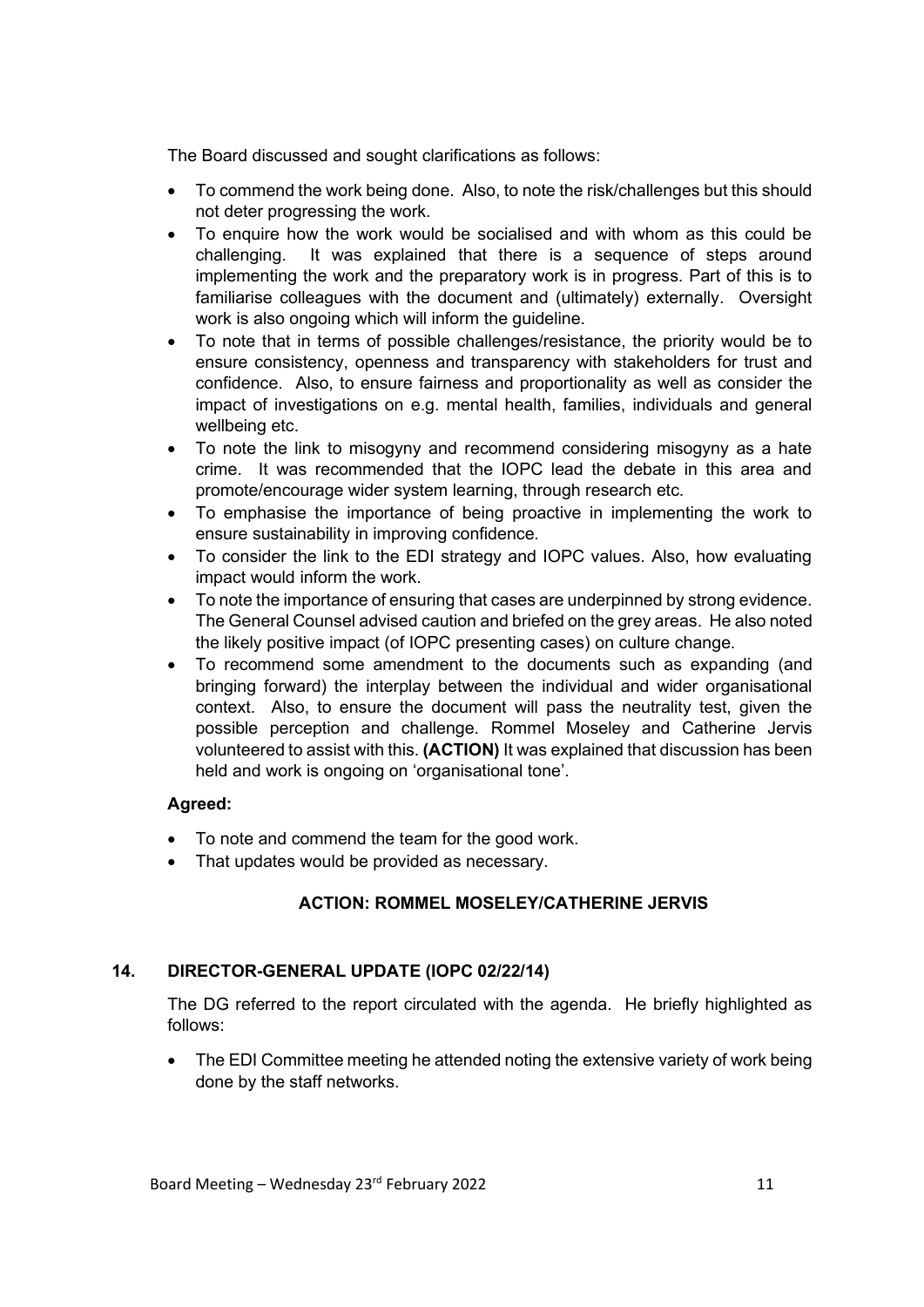- Op Hotton he noted the significant media (and other) interest/attention and the meeting held with the Mayor of London. He has also offered to meet with the Home Secretary. The report had been commended for highlighting the issue of culture.
- He has continued to meet with the Minister of Policing to provide an update on our high-profile cases and to update on performance with positive feedbacks etc.
- Immediate future activities include meeting with the MET commissioner, Shadow Home Secretary and Shadow Policing Minister. Also, meeting the Home Office Permanent Secretary and Chair of the NPCC.

The Board commended the report and enquired about meeting with the new HASC chair in relation to Op Hotton. It was explained that efforts are being made to arrange a meeting but also felt it had been delayed due to the imminent HASC review. It also enquired about any matter from the EDI Committee meeting which might be of interest to the People and Culture Committee. It was explained that matters relating to the EDI Committee focus for next year would be shared with the P&C Committee.

**Agreed**: to note the report.

## **15. BOARD MEETING ATTENDANCE (PAPER REF IOPC 02/22/15)**

The Board considered the document presented by the Governance Secretary.

**Agreed:** To note the document.

#### **16. FORWARD PLAN (PAPER REF IOPC 02/22/16)**

The Board considered the Forward Plan presented. This is aimed at ensuring effective forward planning for Board meetings. It provides the opportunity for members to propose and discuss items for future meeting agendas.

**Agreed:** To note the document.

#### **17. DATES, TIMES AND VENUE OF FUTURE MEETINGS (PAPER REF IOPC 02/22/17)**

The Board considered the document on future meeting dates/venues.

#### **Agreed:**

- To note the document.
- That the Board meeting of 30<sup>th</sup> March 2022 will be held in Canary Wharf **(ACTION).**

#### **ACTION: GOVERNANCE SECRETARY**

#### **18. ANY OTHER BUSINESS – DEPUTY DG (OPERATIONS), CLAIRE BASSETT**

The Chair informed that the Deputy DG(Ops) Claire Bassett is leaving, and this would be her last Board meeting. He acknowledged her positive contribution (against the challenging environment) within her short stay and on behalf of the Board and the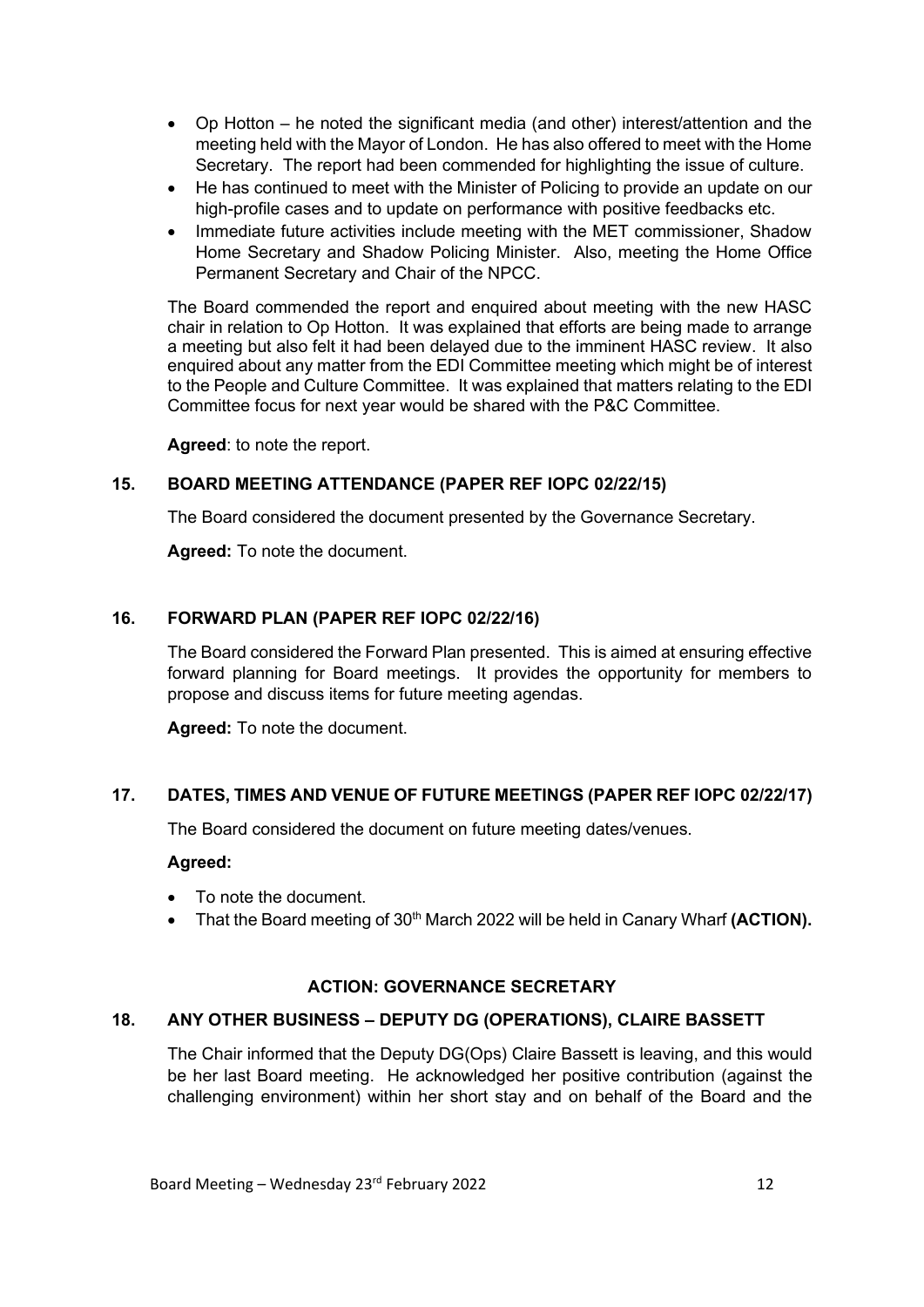organisation, he thanked the Deputy DG (Ops) for her contribution against a challenging environment.

The Board collectively thanked the Deputy DG (Ops) and wished her well for the future.

There was no other business.

| <b>NAME</b>      | Michael Lockwood |
|------------------|------------------|
| <b>SIGNATURE</b> | IWAN MUM         |
| <b>DATE</b>      | 30/03/2022       |